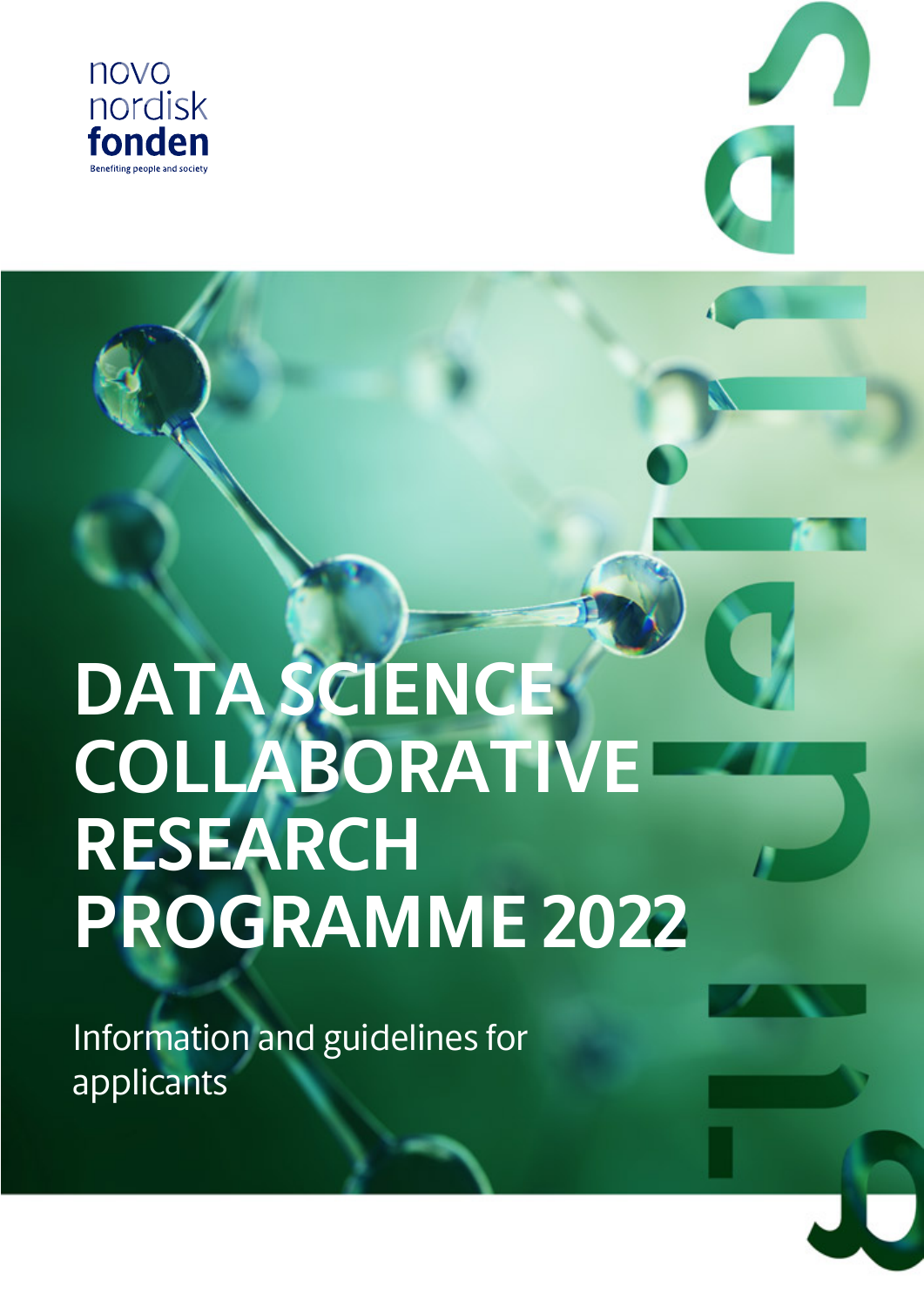# Table of contents

|                | DATA SCIENCE COLLABORATIVE RESEARCH PROGRAMME 2022  4 |  |
|----------------|-------------------------------------------------------|--|
| 1.1            |                                                       |  |
| 12             |                                                       |  |
| 1 <sub>3</sub> |                                                       |  |
| 14             |                                                       |  |
| 1.5            |                                                       |  |
| 1.6            |                                                       |  |
| 17             |                                                       |  |
| $\mathbf{2}$   | THE APPLICATION AND GRANT MANAGEMENT SYSTEM - NORMA11 |  |
| 2.1            |                                                       |  |
| 2.2            |                                                       |  |
| 2.3            |                                                       |  |
| 2.4            |                                                       |  |
| 3              |                                                       |  |
| 3.1            |                                                       |  |
| 3.2            |                                                       |  |
| 3.3            |                                                       |  |
| 3.4            |                                                       |  |
| 3.5            |                                                       |  |
| 3.6            |                                                       |  |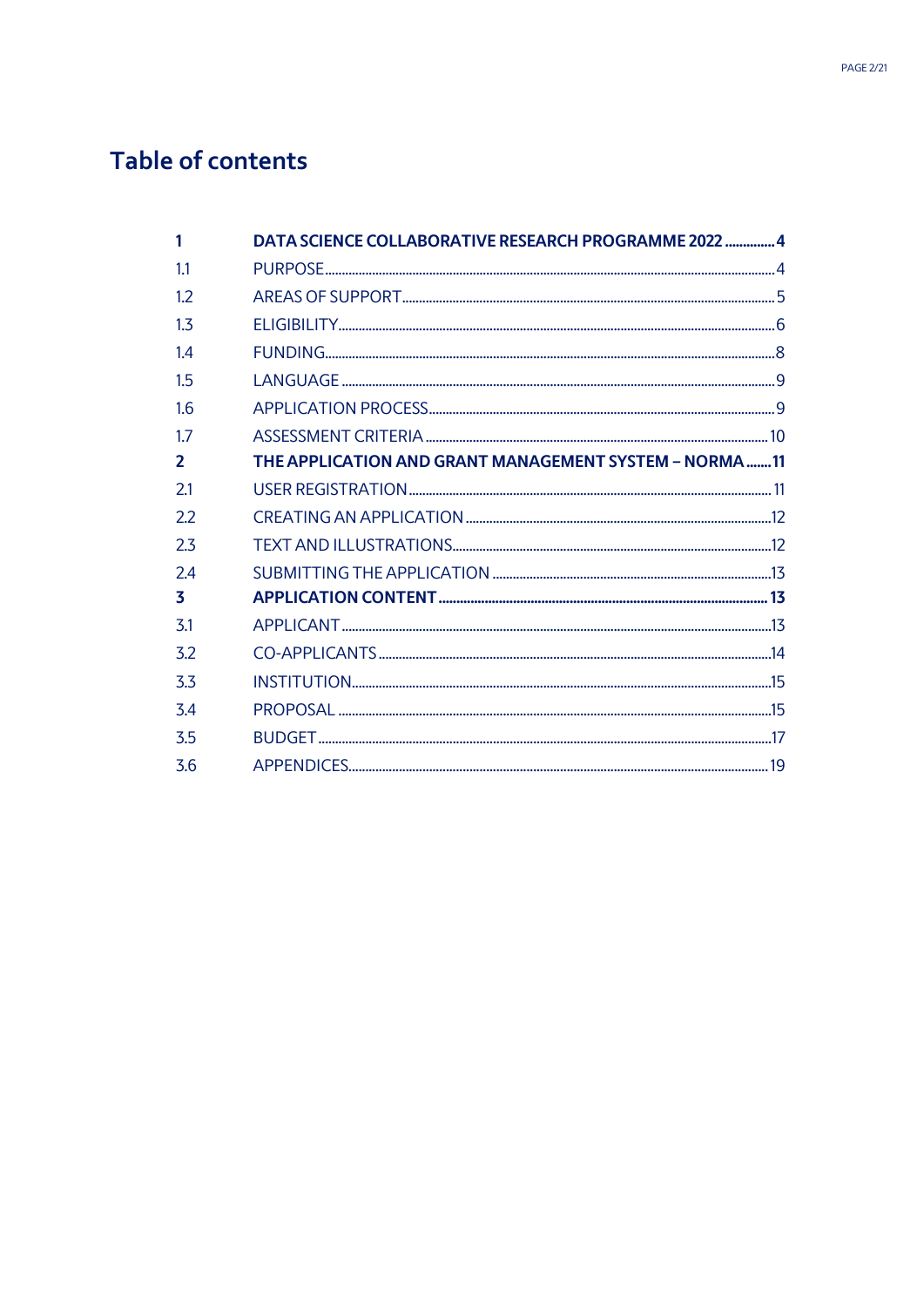## Information about the call

Grant capital: DKK 60 million

Award amount Up to DKK 25 million per grant, with the possibility of additional funding of up to DKK 5 million per grant for research infrastructure

Application form opens: December 2021 (Phase 1) 23 June 2022 (Phase 2)

Application deadline: 15 March 2022, 2 pm CET (Phase 1) 25 August 2022, 2 pm CEST (Phase 2)

Applicant notification: December 2022

Earliest start date: January 2023

Latest start date: December 2023

Review committee: Committee for Data Science

Contact: Signe Rømer Holm, Grant Manager Phone: +45 7242 2561

Morten Bache, Senior Scientific Lead Phone: +45 7730 1560

Ulrik Nicolai de Lichtenberg, Senior Scientific Officer Phone: +45 3527 6520

E-mail: datascience@novo.dk

Guidelines version: 2022.01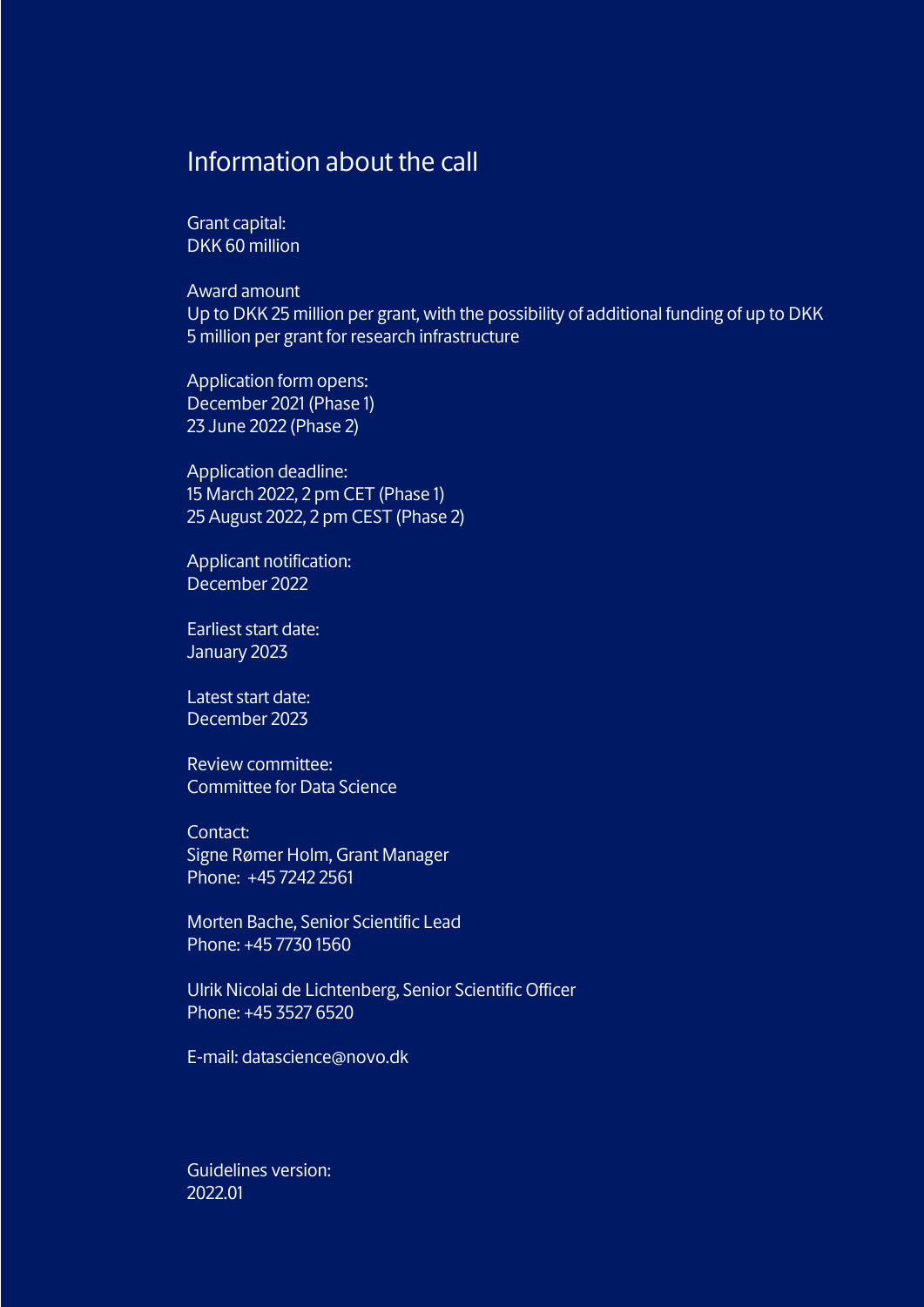# <span id="page-3-0"></span>1 DATA SCIENCE COLLABORATIVE RESEARCH PROGRAMME 2022

These guidelines are intended to assist you in the application process when applying for a grant from the Novo Nordisk Foundation (NNF). It is important that you carefully read these guidelines before initiating the application process, as the guidelines contain the complete call text as well as instructions regarding the completion of the application.

- **Section 1** describes the overall frame and conditions of the call, eligibility criteria, and evaluation process.
- **Section 2** provides technical guidance for how to access and navigate in the application and grant management system NORMA.
- **Section 3** gives essential information regarding the application content, structure, and budget.

NNF will treat all applicant and application information confidentially. Read more about how NNF processes personal data under 'privacy & security' in the online application system, NORMA.

Furthermore, please read 'General Terms and Conditions' for grants from NNF that all Grant Recipients must comply with: [http://www.novonordiskfonden.dk/en/content/conditions](http://www.novonordiskfonden.dk/en/content/conditions-grants)[grants](http://www.novonordiskfonden.dk/en/content/conditions-grants)

## <span id="page-3-1"></span>**1.1 PURPOSE**

The Data Science Collaborative Research Programme aims to support synergistic research collaborations rooted in data science that:

- a) lead to new or improved core data science algorithms, methods, and technologies.
- b) explore and expand data science applications to real-world scientific problems within the scope of the NNF Data Science Initiative.

The programme is part of the NNF Data Science Initiative, through which the Foundation aims to strengthen the Danish academic research environment within data science and artificial intelligence, as well as support the education and training of the next generation of data scientists.

The Data Science Collaborative Research Programme supports data science-driven research in the intersection between mathematics/statistics, computer science, and "domain-specific" applications in scientific fields (e.g., medicine, biology, biotechnology, plant science, physics, chemistry, etc.).

• The collaborations can be between researchers within data science (or its underlying areas, i.e., computer science and mathematics/statistics), and/or between data scientists and "domain" experts in other fields within the NNF's scientific focus areas.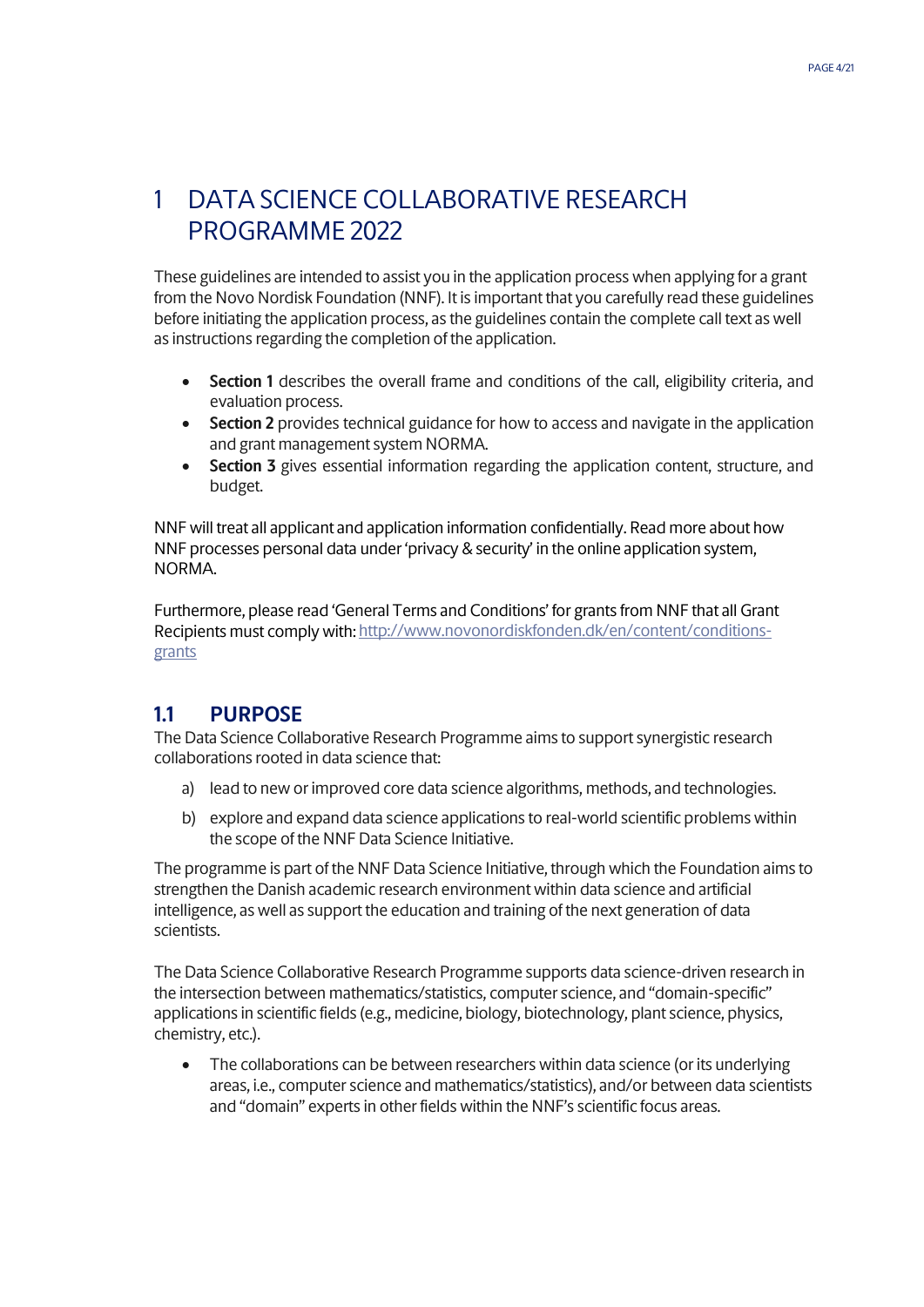- The collaborations can be across disciplines, institutions, or national borders, and should be based on synergistic opportunities for excellent data science-driven research within the core science areas of the NNF strategy.
- To ensure that the funded research projects also advance education and training courses in data science-related topics in Denmark, at least one of the collaborators must be a Danish-based data scientist with a relevant teaching portfolio.

## **Open competition calls in the Novo Nordisk Foundation's Data Science Initiative**

- **The Data Science Investigator Programme** supports excellent independent research leaders with ambitious projects within the field of data science.
- **The Data Science Collaborative Research Programme** supports data sciencedriven collaborative research projects within the Foundation's scientific focus areas.
- **The Data Science Research Infrastructure Programme** supports investment in shared supercomputers, hardware, staff positions, data collection, curation, and management.
- **The Danish Data Science Academy** promotes collaboration, education, and awarding of travel grants and PhD and postdoc fellowships (calls are announced at https://ddsa.dk).

Applicants may include expenses in their proposal of up to DKK 5 million for acquisition and establishment of research infrastructure that is an intrinsic part of the collaboration and critical for a successful outcome. Research infrastructure in this context is defined as:

- Computational infrastructures, including supercomputers, GPUs, storage, software, etc.
- Databases and data resources, including data collection, cleaning, annotation, integration, management, etc. This includes building and maintenance of existing databases if it promotes collaboration and FAIR (Findable, Accessible, Interoperable, Reusable) principles, as well as secure and ethical use of such data.
- Data-generating technologies, including, but not limited to, sensors, instruments, omics platforms, etc.

The infrastructure must be state-of-the-art. Applicants may request a specialist-use infrastructure or a common-use infrastructure with a large user base. Applicants may apply for a new infrastructure, or the maintenance, extension, and/or improvement of an existing one.

## <span id="page-4-0"></span>**1.2 AREAS OF SUPPORT**

The proposed research must fall within the scope of the NNF Data Science Initiative, which aims to support the following key science areas:

• Development of new algorithms, methods, and technologies within data science, artificial intelligence (incl. machine learning and deep learning), data engineering, data mining, statistics, applied math, computer science, big data analytics, etc.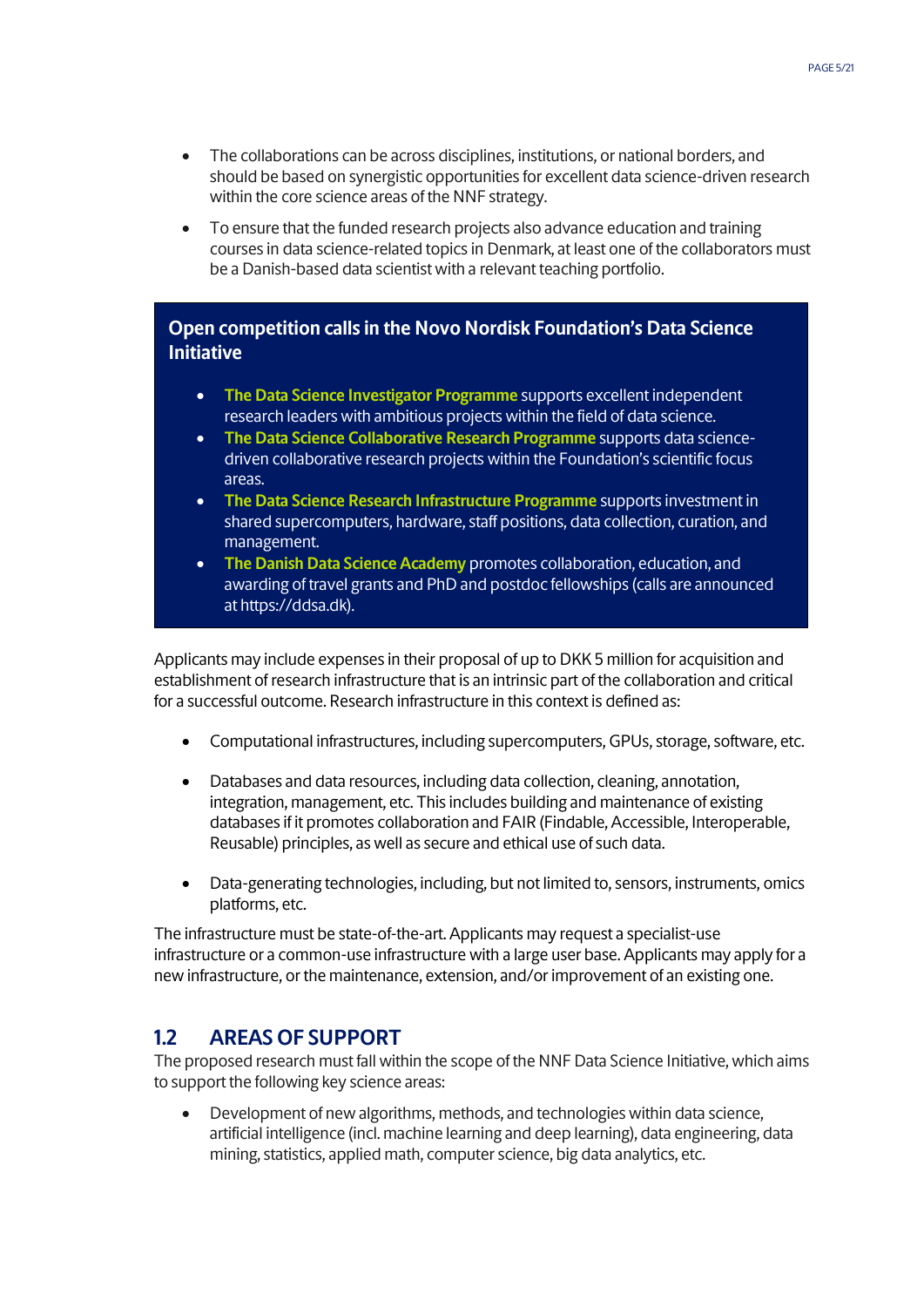• Applications of data science (as defined above) within NNF's scientific focus areas (see box below): Biomedical and health science, life science and industrial applications promoting sustainability, as well as natural and technical sciences with potential application in biotechnology or biomedicine.

For projects mainly concerned with data science methods development, it is important that the applicants clearly show the relevance for potential future application and impact within life science, health science, or biotechnology. Vice versa, projects which have their primary focus on application of data science methods must describe and explain the novelty and impact of their data science approach, be it development of novel methods or novel applications of existing methods.

## **The Novo Nordisk Foundation's scientific focus areas**

**Biomedical and Health Sciences** supports basic research in biomedicine that paves the way for advances in translational medicine and innovative clinical applications. Among the key topics are: basic biomedical research, translational biomedical research and technologies, clinical research, health-related data science infrastructure and applications, and research in patient-centred healthcare and treatment systems.

**Life Science and Industrial Applications Promoting Sustainability** addresses the escalating global sustainability challenges and the potential to make a positive impact for the environment. The research areas that are supported are within industrial biotechnology and environmental biotechnology, plant science, agriculture and food biotechnology as well as ecosystems research related to these areas. Basic research, platforms, and technologies enabling research on sustainability are included.

**Natural and Technical Sciences** supports fundamental research within the natural and technical sciences, including, e.g., physics, chemistry, mathematics, data science, and technical sciences. The research must have potential interdisciplinary application in biomedicine, health sciences, or biotechnology; this application need not be in the project period but could be beyond. Focus areas include interdisciplinary research, quantum technologies with potential application in the life sciences, data science, and health- and med-tech.

In general, projects without potential future applications within the NNF's scientific focus areas and projects with no novelty in terms of development or application of data science methods will not be funded in this programme.

Projects where the primary focus is on financial or insurance data, fraud detection, advertisement, social media, social science or humanities, security and mass surveillance, defence, gaming, etc. are considered outside of scope and will not be considered for funding.

## <span id="page-5-0"></span>**1.3 ELIGIBILITY**

The Data Science Collaborative Research Programme supports up to six excellent scientists from up to four different research departments - that of the main applicant plus up to three other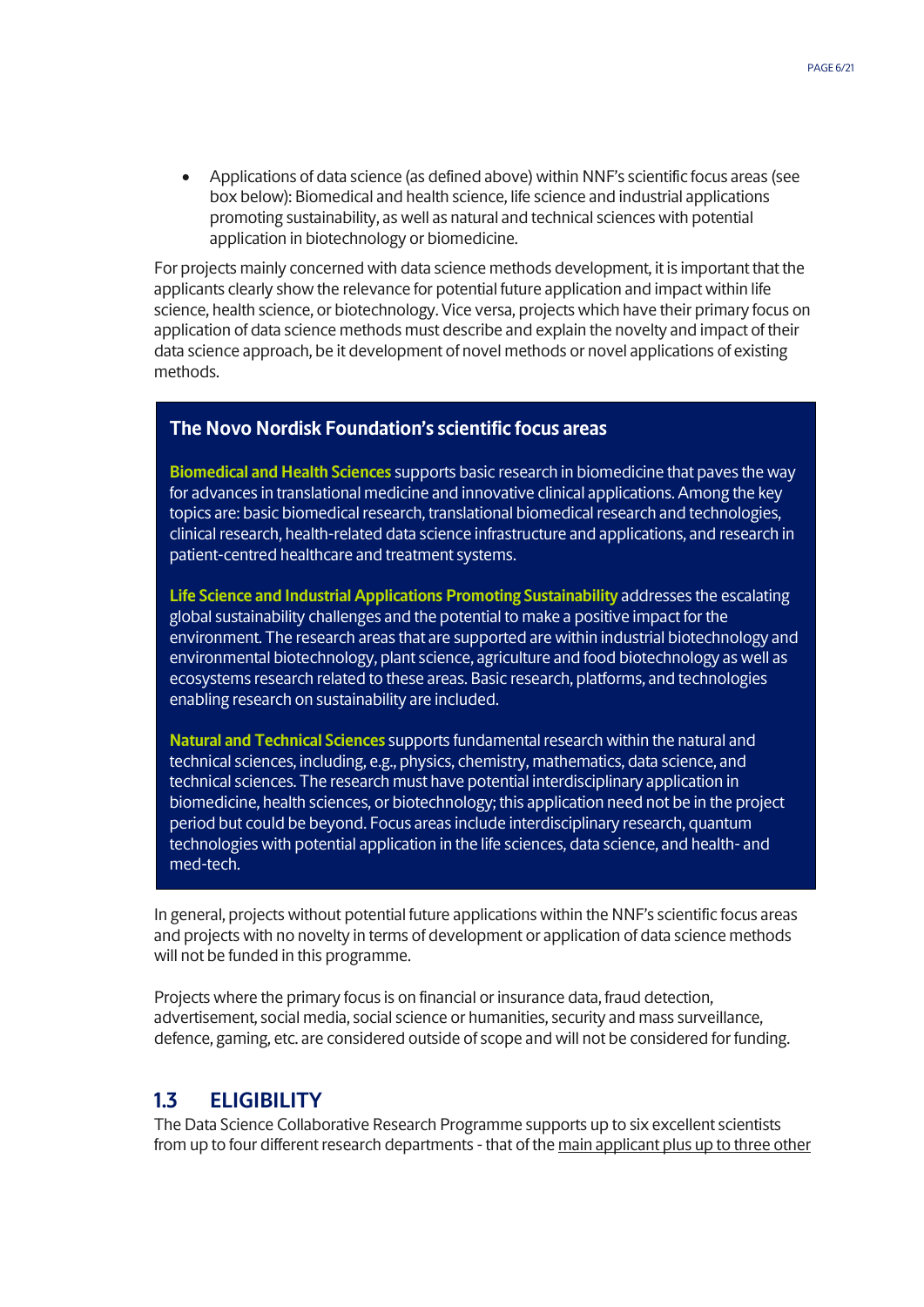departments - who will collaborate in a dynamic structure, exploiting their mutual synergy to solve a specific, shared research question which is within the scope of the NNF Data Science Initiative. The collaboration need not to be a new one, and the primary focus is scientific excellence and synergy in the collaboration. The maximum funding budget is determined by the number of co-applicants, cf. section 1.4 and 3.5.

The main applicant (programme leader) should be at least 50% associated to/employed at a Danish university, hospital, or other non-profit organisation, which will be the host institution for the project. Levels of association of less than 50% at the Danish host institution must be justified in the application and should be considered a rare exception.

The research departments of the co-applicants can be either located in Denmark or abroad. It is critical that the collaboration has a clear impact on data science research in Denmark and that measures are taken to maximise interaction between the groups.

'Co-applicants' are independent researchers that will receive part of the funding, as detailed in the budget. Other collaborators not written as co-applicants cannot receive funding under this programme. Collaboration with industry partners is possible but not a requirement, however, funding cannot be awarded to industrial partners. It is critical that all co-applicants contribute significantly to advancing the science in the proposal.

The main applicant need not be conducting data science research, but the project must be rooted in data science, and have a clear data science-driven focus.

It is a requirement that the state-of-the-art research is translated into data science teaching programmes and/or training initiatives at Danish universities. At least one of the collaborators (main applicant plus co-applicants) must have a current teaching portfolio at a Danish university that consists of undergraduate, graduate and/or training courses in data science-related topics. The applicants should outline how their project can contribute to strengthening the Danish data science education ecosystem at the national level.

The proposed research project must support collaborations between different institutional departments or different scientific and technical disciplines. A project solely with applicants from the same institutional department will generally not be considered as sufficient basis for a collaboration within this programme.

A non-exhaustive list of examples of collaborations are:

- Collaboration between experts in machine learning from different institutions to improve or develop new algorithms with potential applications in life sciences.
- Collaboration between a medical doctor and data analysis expert to improve handling of clinical imaging data.
- Collaboration between a physicist, a statistician, and a deep learning expert on mining of large data sets from big-science experiments.
- Collaboration between a biogeochemist, a mathematician, and a deep learning expert on mining of large data sets from complex biological ecosystems.

It is a requirement that the synergy obtained by the collaboration is clearly defined and evident in the proposal. The application must clearly state the timeliness and appropriateness of the collaboration, and how the synergy will be catalysed between the involved partners.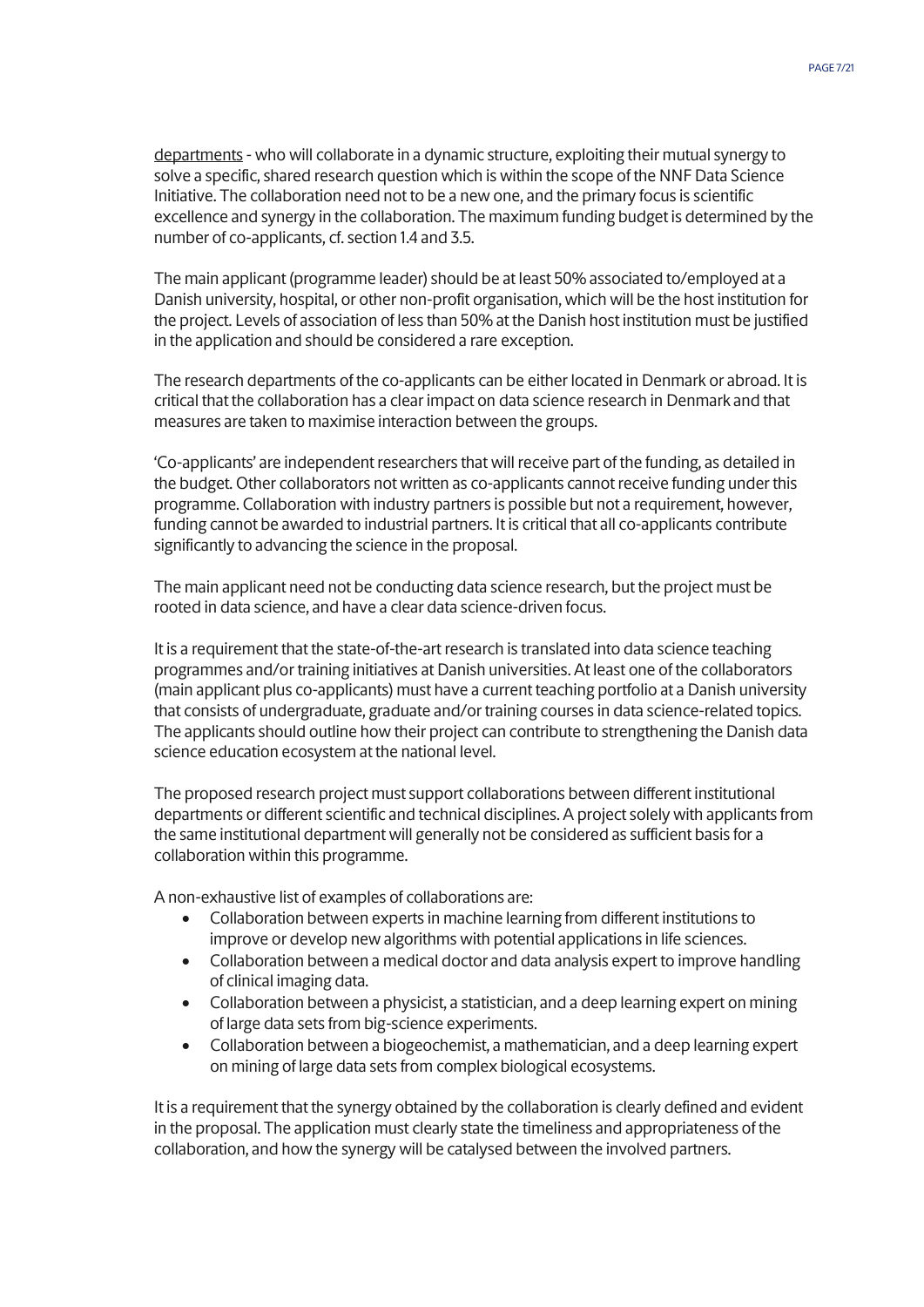For applicants invited to submit a Phase II application, a signed hosting letter from the Danish administrating institution must be included in the application, as well as signed letters of commitment from all co-applicants. Commitment letters from the co-applicants' institutions are not required (see section 3.6 for details).

## <span id="page-7-0"></span>**1.4 FUNDING**

The total 2022 grant budget for the programme is up to DKK 60 million.

Each Data Science Collaborative Research grant can receive up to DKK 25 million over minimum 4 and up to 5 years, and the total allowed budget for the consortium is calculated based on the following:

- Up to 4 different departments (including that of the main applicant) can receive funding.
- Each department that participates with a single independent applicant increases the consortium total budget by up to DKK 1.0 million per project year.
- Each department that participates with multiple independent applicants (which must be justified in the application) increases the consortium total budget by up to DKK 1.5 million per project year.
- Up to 6 applicants (main applicant and 5 co-applicants) can be involved in the collaboration.

In addition to the above-described funding, applicants have the option to apply for top-up funding of up to DKK 5 million ear-marked for project-essential research infrastructure and associated technical staff.

The funding of the total budget may be redistributed between participants and over the project years. However, the funding level of a department should reflect its project activities. See section 3.5 for further details.

Applicants may apply for funding for the following types of expenses (see section 3.5 for details):

- Salary for scientific staff
- Tuition fee for PhD students
- Salary for technical/administrative staff
- Operating expenses
- Equipment
- Infrastructure establishment and installation
- Data management
- Collaborative activities
- Conference participation
- Publication costs
- Bench fee
- Direct administrative expenses (up to 5% of the total funding applied for).

NB: Salaries for main applicant or co-applicants cannot be covered.

#### **NNF will not award funding for:**

• Commercial activities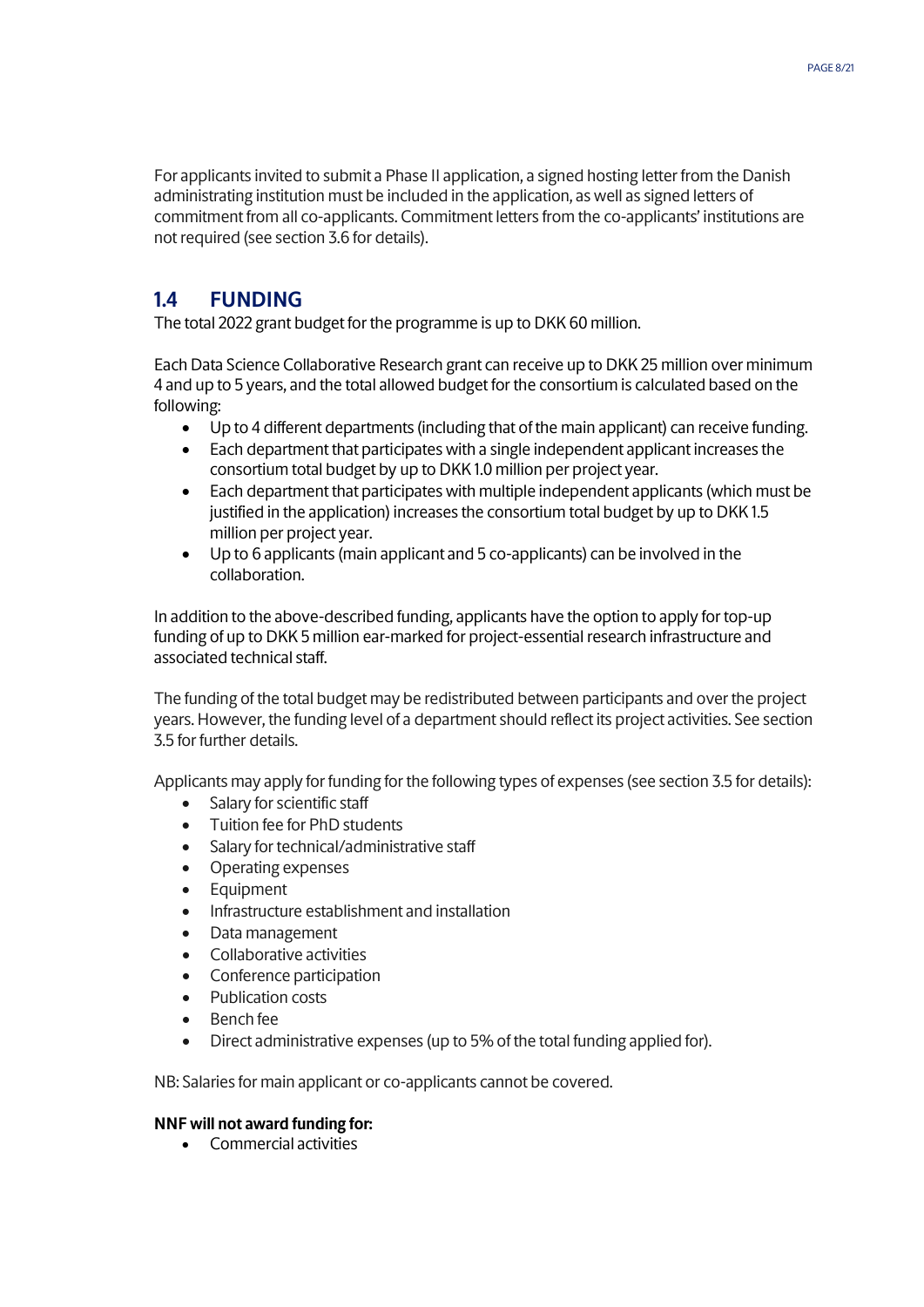- Overhead
- Double funding of projects:
	- $\circ$  If the applicant has received funding for the proposed project from other sources, in part or in full, this situation must be accounted for in the budget, as no budgetary overlaps are allowed.
	- o If an identical or overlapping project proposal has been submitted to other funding institutions than the NNF, it must be noted in the application.
	- o If the applicant, post application submission, receives funding for the project or parts of the project from others, the NNF must be contacted immediately.

Applications cannot be submitted simultaneously to the NNF Interdisciplinary Synergy Programme.

Applying for a Data Science Collaborative Research grant does not block the applicant from also applying (as either a main or co-applicant) for funding via the two other programmes under the NNF Data Science Initiative (Data Science Investigators and Data Science Research Infrastructure); but:

- The applicant must indicate which other submitted proposals includes her/him as a main or co-applicant.
- The different applications should not be contingent on each other.
- Applying with the same project to more than one call is not allowed. Any overlap in project description between applications that are submitted should be clearly indicated and explained.
- An applicant can only be main applicant of one proposal in each of the three programmes.
- An applicant can, apart from being main applicant on a proposal, be involved as coapplicant on several other Data Science Collaborative Research proposals. However, an applicant will, regardless of being main or co-applicant, only in exceptional cases be awarded more than one 2022 Data Science Collaborative Research grant.
- An applicant who has used the possibility of adding top-up funding for infrastructure in a Data Science Collaborative Research proposal cannot submit an application for the Data Science Research Infrastructure call in the same round.



The grant may not be used to cover 'overhead' (i.e., rent, electricity, water, maintenance etc.)

## <span id="page-8-0"></span>**1.5 LANGUAGE**

The application and any additional uploads must be written in English.

## <span id="page-8-1"></span>**1.6 APPLICATION PROCESS**

The application process consists of 2 phases. Phase 1 consists of a short expression of interest, limited to 10,000 characters. Several shortlisted applicants will be invited to Phase 2, in which the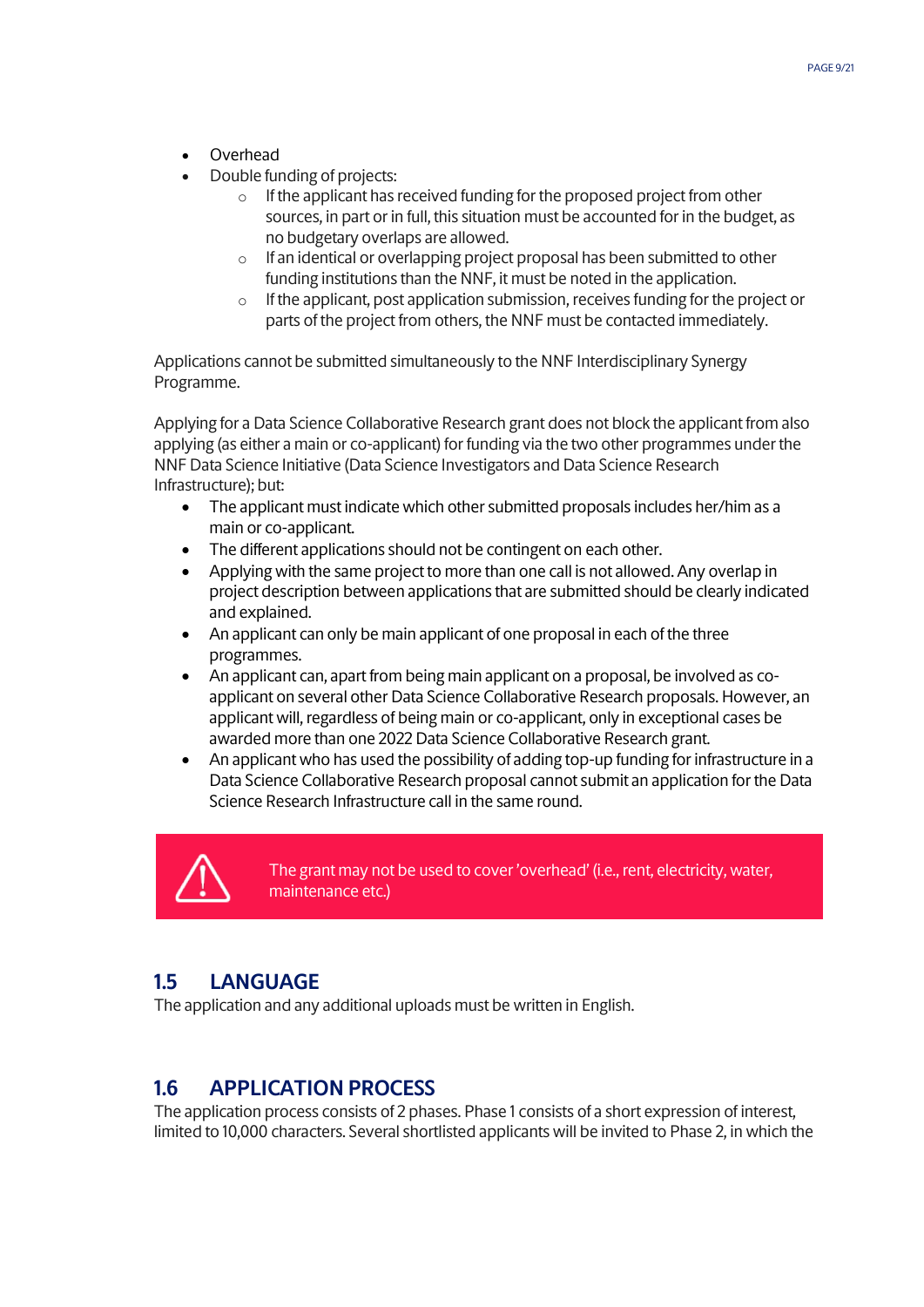applicants will be asked to submit an application with a detailed project proposal of up to 30,000 characters. See section 3.4 for detailed instructions on content.

As final part of the Phase 2 evaluation, the applicants will be invited to the Novo Nordisk Foundation to present and discuss their proposed research projects with the review committee.

The application must be completed and submitted using NNF's online application and grant management system, NORMA, which can be accessed from:

[https://norma.novonordiskfonden.dk.](https://norma.novonordiskfonden.dk/) Further information on how to access and navigate in NORMA can be found in chapter 2.



When all applications have been assessed, applicants will be notified about the result in an email from norma-[noreply@novo.dk](mailto:noreply@norma.novonordiskfonden.dk) to the e-mail address entered on initial registration.



NNF does not provide feedback in case an application is not selected for funding.

## <span id="page-9-0"></span>**1.7 ASSESSMENT CRITERIA**

The NNF's 2022 Committee for Data Science, which consists of 13 international experts within the field, will be responsible for the scientific evaluation and prioritisation of the applications based on the following criteria:

- Scientific excellence of the project.
- The project's originality, ambition, and expected outcome.
- The scientific excellence of all collaborators.
- The collaborative approach and relevance, including the clarity of the overall synergy, and work plan and distribution between the collaborators
- Feasibility.
- Alignment of the proposed research with the strategic directions outlined in the scope of the NNF Data Science Initiative.
- Plans for how the proposed state-of-the-art research can advance or create new data science teaching programmes and/or training initiatives at Danish universities.
- Managerial and scientific qualifications of the programme leader/main applicant.
- The financial situation and prior obligations of the programme leader, in case it can compromise the dedication to, and quality of, the proposed project.
- If infrastructure is included:
	- $\circ$  The scientific need for the infrastructure in the collaboration, as well as in the wider (local and national) research community.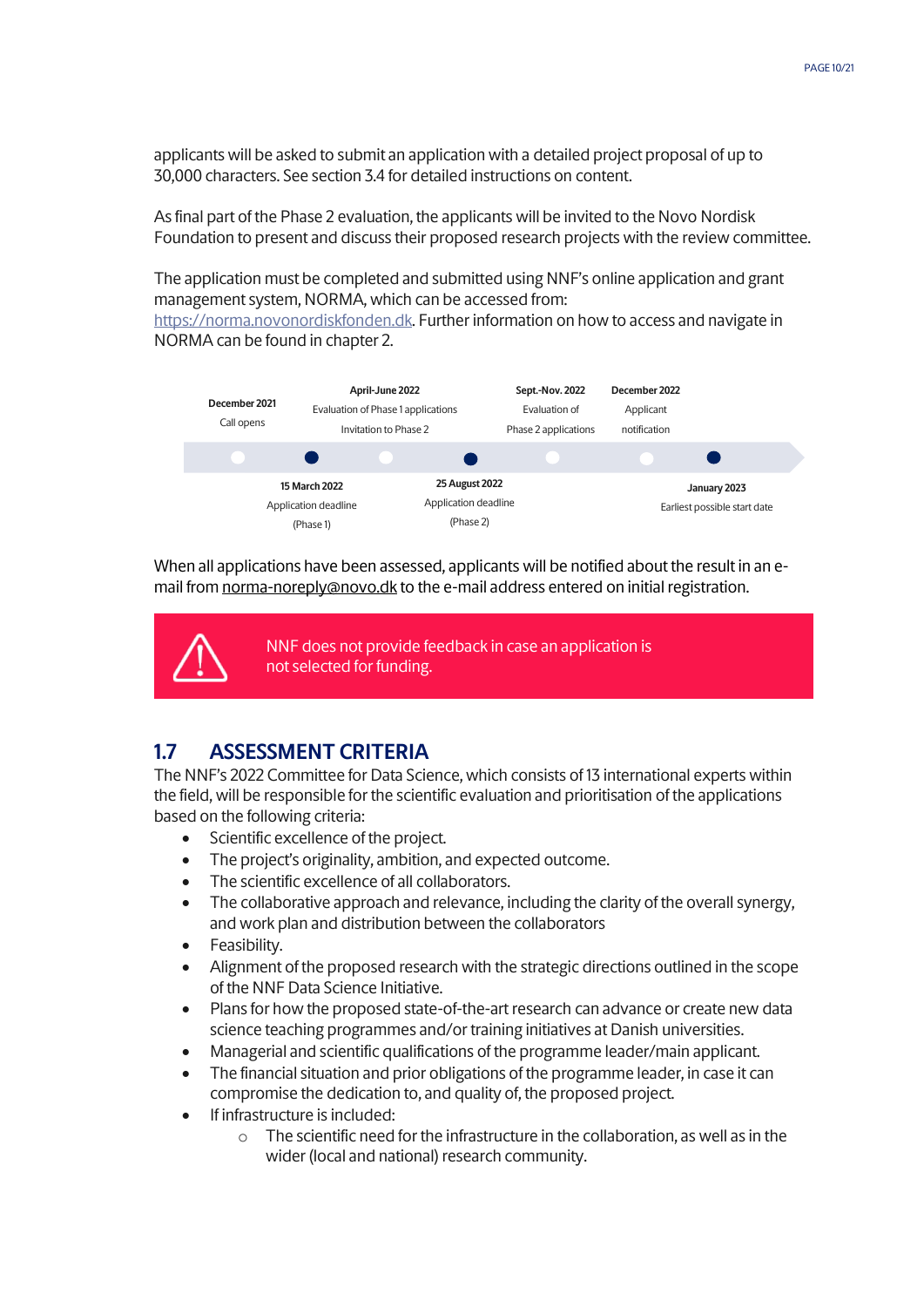o Plan for accessibility to the infrastructure for internal, external, and/or industrial users.

The proposed research must be in-depth, but the subject can be cross-disciplinary, and should not be considered limited to a specific research methodology or discipline.

If you have an active grant from NNF, this may be taken into consideration in the evaluation of your application for a new grant. In general, it is recommended that the Grant Recipient has delivered results on the active grant(s) before submission of a new application to NNF. If you apply while having an active grant from NNF, you must describe how the project you propose in this application is different from and/or coherent with the project(s) already funded and briefly describe the progress of the already funded project(s).

# <span id="page-10-0"></span>2 THE APPLICATION AND GRANT MANAGEMENT SYSTEM – NORMA

Sections 2 and 3 provide guidance on completing and submitting an application through NNF's online application and grant management system NORMA. Section 2 contains general technical information, while section 3 contains information specific to the individual call. All the fields of the application form must be completed in accordance with these guidelines and the instructions in NORMA.

## <span id="page-10-1"></span>**2.1 USER REGISTRATION**

NORMA can be accessed through links on NNF's website or directly at: [https://norma.novonordiskfonden.dk](https://norma.novonordiskfonden.dk/)

Before you begin, please read the instructions on the login page.

If you do not have a user profile in NORMA, you can register by clicking REGISTER from the login-page. Here you can also retrieve forgotten passwords by clicking the FORGOT PASSWORDlink. The main applicant should only have one user profile. Please use your work e-mail address for registration. After registration, you will receive an e-mail with your user name and a temporary password, which you can then use to log in to NORMA. After logging in for the first time you will be asked to provide a password of your own choosing.

A registered user who submits an application is legally responsible for the truthfulness of the content of the application.

If you experience technical problems, please contact NORMA Support[: norma](mailto:norma-support@novo.dk)[support@novo.dk.](mailto:norma-support@novo.dk)



An applicant cannot change the e-mail address provided at registration. Please contact NORMA Support if you need to change your e-mail address.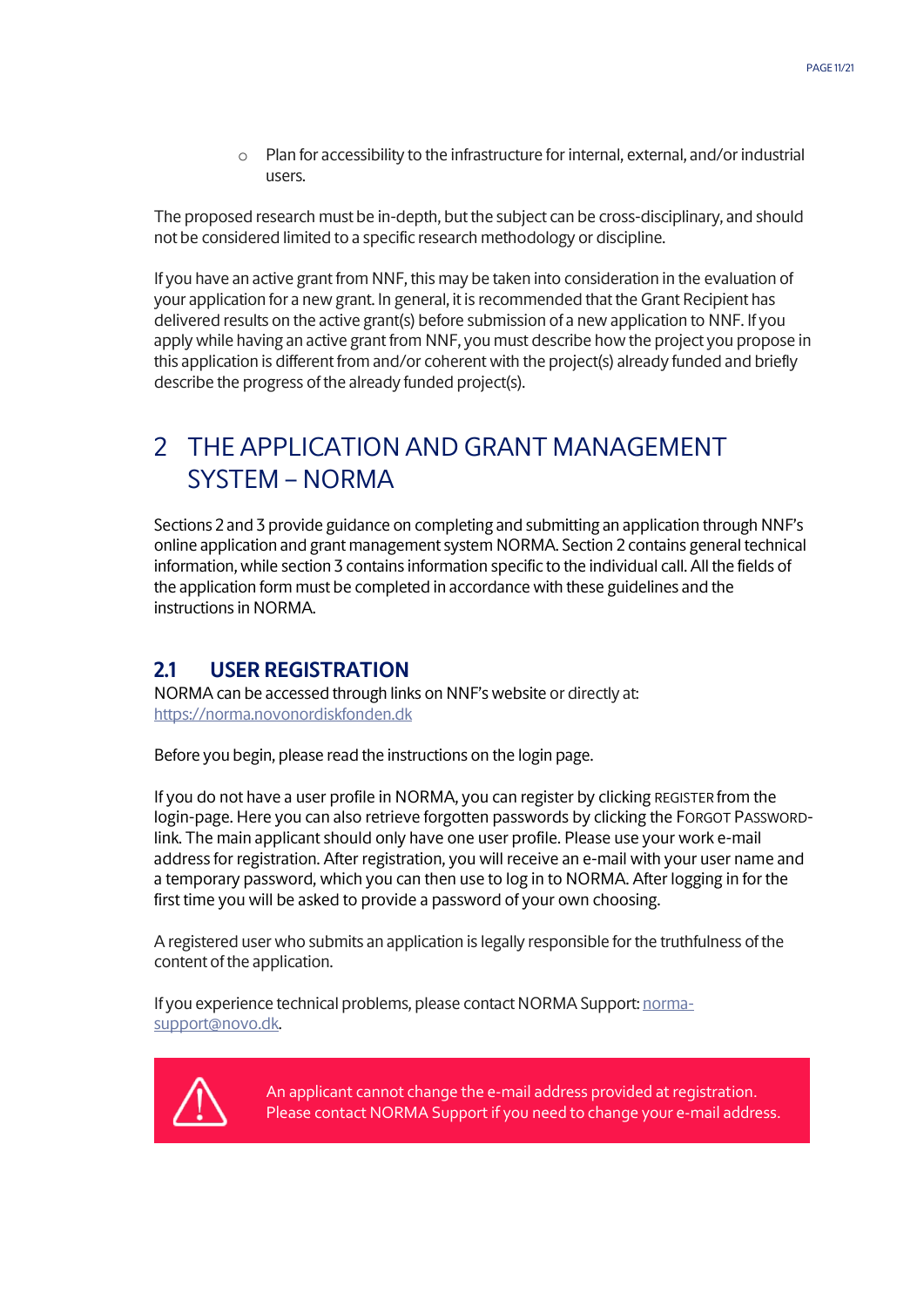## <span id="page-11-0"></span>**2.2 CREATING AN APPLICATION**

Initiate an application by finding the call you wish to apply for in the OPEN CALLS-section on the Applicant Portal in NORMA. Use the search filters at the top of the section to filter by e.g., overall funding area, and initiate an application by clicking APPLY NOW next to the relevant call.

Applications can be edited up until the deadline. A draft application can be saved by clicking SAVE DRAFT and may be cancelled at any time up until the deadline by clicking CANCEL APPLICATION. An application is not submitted to NNF until an applicant has clicked SUBMIT and has received confirmation that the application has been successfully submitted.

You can review the application at any time by reopening from within NORMA. Opening the application will also allow you to download the application in its entirety as a PDF. Make sure the PDF is readable and formatted appropriately before submitting your application.

## <span id="page-11-1"></span>**2.3 TEXT AND ILLUSTRATIONS**

For all applications, the individual fields must be completed in accordance with these guidelines and the instructions supplied in NORMA.



To prevent loss of data, it is essential to press SAVE DRAFT before you leave NORMA or navigate in the system.

#### **TEXT FIELDS**

Text from Microsoft Word or comparable word processors can be copied and pasted into most text fields of the application. It is, however, important to check that formatting, special characters, and symbols have not been converted or lost in the text fields after copying and pasting. If the formatting looks wrong in NORMA or in the PDF, try changing all text to *Normal* using the FORMAT dropdown. It is the responsibility of the applicant to ensure that the pdf looks correct before submitting.

The available options for formatting text are at the top of the text fields. Some shorter text fields do not have the option to use rich text formatting.



For readability purposes, standard fonts, font size 11-12, and line spacing between 1.0 and 1.5 must be used.

#### **ILLUSTRATIONS**

Illustrations such as figures, charts, tables, images, etc. related to the project description can be uploaded under PROPOSAL.A Maximum of four illustrations are allowed. The illustrations will be placed on a separate page in the application PDF but can be referenced throughout the project proposal as needed. For readability, please name the files numerically by the order in which they are referenced.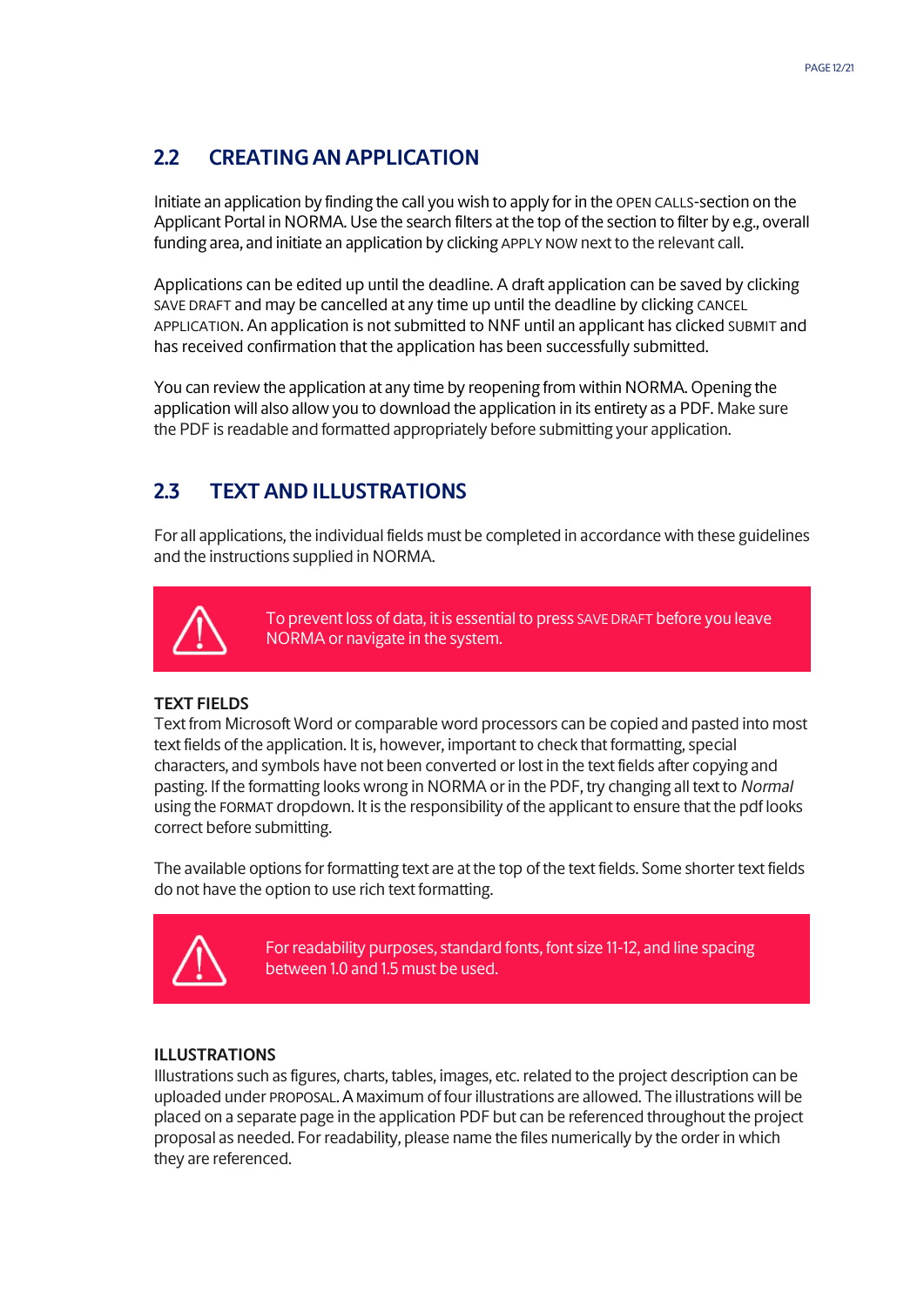<span id="page-12-0"></span>The following file formats for illustrations are accepted in the system: JPG, JPEG, PNGand BMP. The maximum accepted size for each illustration is 1050\*1650 pixels.

### **2.4 SUBMITTING THE APPLICATION**

The application in its entirety must be submitted electronically via the application system by clicking SUBMIT. It is not possible to submit an application or any part of it by standard mail or email. Any material submitted outside the application system will not be included in the evaluation and will not be returned.



Please remember to check that the PDF version of the application is legible and contains all data and uploads before submitting.

All applicants must read and accept NNF's Standards [for Good Research Practice](https://novonordiskfonden.dk/en/standards-for-good-research-practice/) before submitting the application. Further, the applicant must declare that the information provided in the application is true and accurate.

An application cannot be submitted unless all the required fields have been completed. Applications can be cancelled at any time before submission. If you need to withdraw an application after the deadline, please get in touch with NNF via e-mail, using the contact information on page 3.



A list of any incorrect or incomplete entries will be generated at the top of the screen when you click SUBMIT. Clicking one of these error messages will take you to the relevant field. Amending incorrect or incomplete entries can be time-consuming, so we recommend submitting applications well before the deadline.

# <span id="page-12-1"></span>3 APPLICATION CONTENT

This section provides guidelines on the content required in the individual sections of the online application form for this call, as well as essential information regarding the project description, structure, and budget.

## <span id="page-12-2"></span>**3.1 APPLICANT**

The APPLICANT-tab contains information about all those involved with an application, meaning the main applicant or the contact person applying on behalf of an organization/institution as well as any co-applicants. Information about each applicant is collected through individual tasks in the APPLICANT DETAILS-section, detailing experience, publication history, application history with NNF, etc.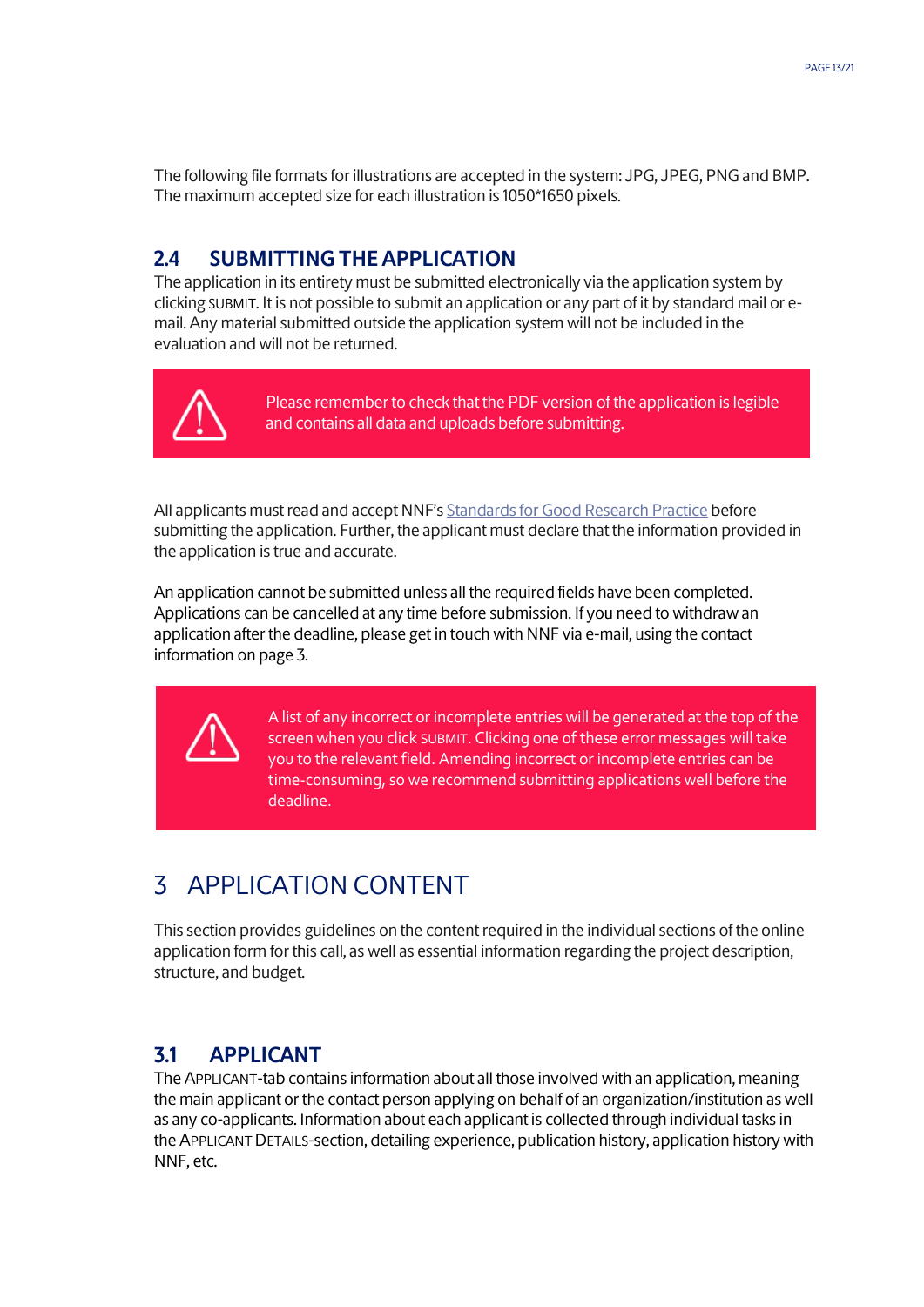#### **MAIN APPLICANT**

The main responsible party for the application can enter their details through the Applicant Details-task with the type 'Applicant'. After filling in all mandatory fields, the applicant should complete the task to save the details.

In addition to a CV, please include in the **CV** section:

- A short bibliographic overview summarising total number of peer-reviewed publications, number of first authorships, number of corresponding authorships, number of citations, H-index, etc.
- An overview of your current grants with indication of how much of your research time (in %) is committed to each of the projects.
- A short paragraph on your teaching experience and current obligations. In the project description, you must provide a clear plan for how the collaboration will actively direct or participate in educational or training courses in data science in Denmark during the project period (see section 3.4).

Please include in the **publications** section:

- A link to an updated profile with a full publication list on, e.g., ORCID, Google Scholar, Web of Science, or Scopus.
- A list of the 10 most relevant publications (or conference contributions) for evaluating your merits. Kindly include a complete specification of all authors for each publication.

Please include in the **Summary of own research** section an outline of your research focus and main contributions and achievements relevant for the present application.

## <span id="page-13-0"></span>**3.2 CO-APPLICANTS**

For this call, up to 4 institutions can collaborate, that of the main applicant, plus 3 others. The total number of co-applicants is limited to 5.

Co-applicants participate actively in organizing and implementing the project and receive a share of the grant. The project description should clearly describe the role of any co-applicants, and the budget should clearly indicate the co-applicants' share of the total budget. Coapplicants must be invited through NORMA and subsequently enter their details in the system.

Please follow the instructions in NORMA on how to invite co-applicants to your application.



Note that inviting co-applicants can be time-consuming. Please start the invitation process as soon as possible and well in advance of the submission deadline

When the co-applicant accepts his or her invitation and has registered as a user in NORMA, they will gain access to the application. In addition, they will be assigned an APPLICANT DETAILS-task, available under MY TASKS from the APPLICANT PORTAL in NORMA. With this task, co-applicants should input details such as their institutional affiliation, work and publication history, application history with NNF and will be able to upload supporting documents.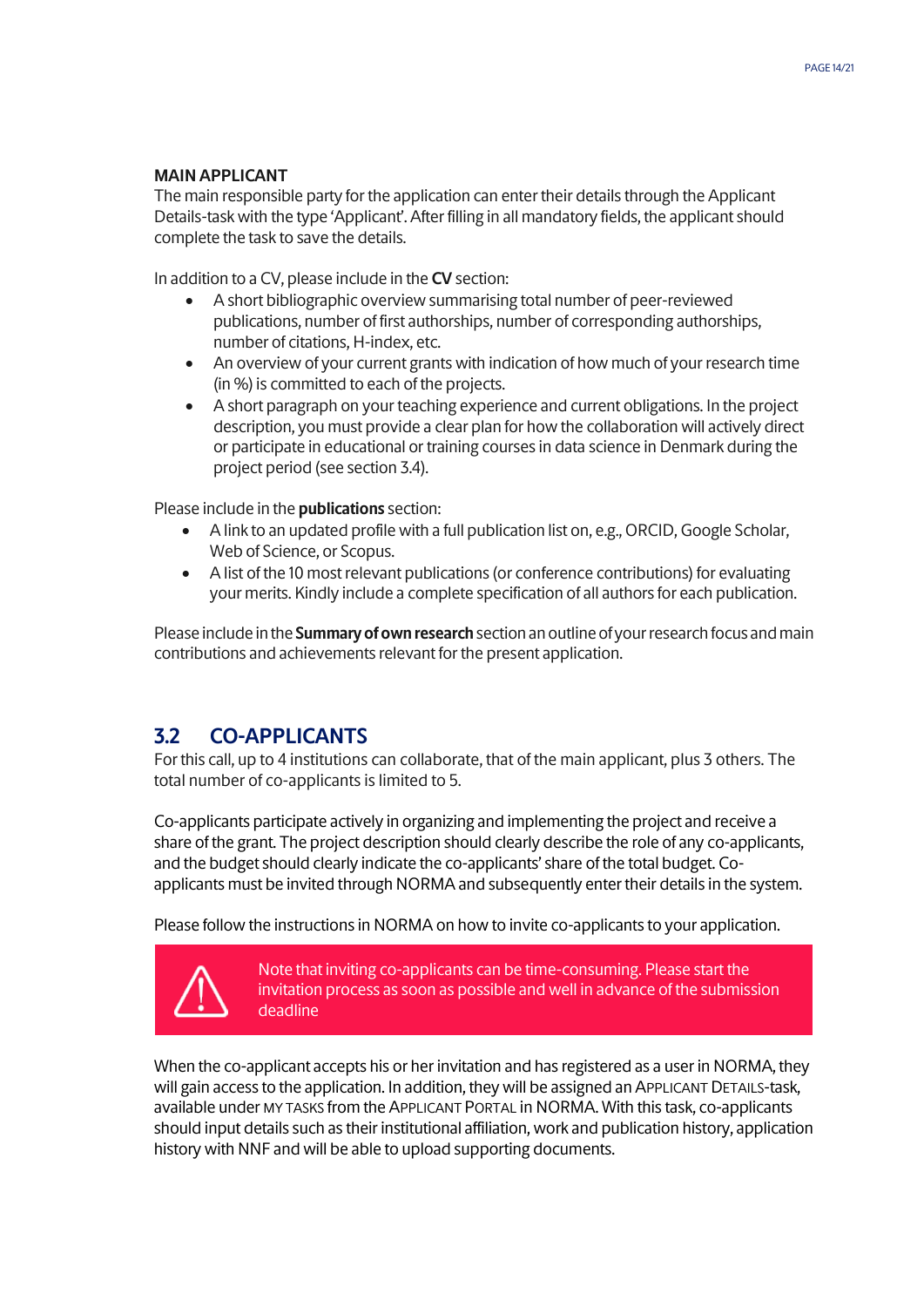In addition to a short CV, please include in the **CV** section:

- A short bibliographic overview summarising total number of peer-reviewed publications, number of first authorships, number of corresponding authorships, number of citations, H-index, etc.
- An overview of teaching track record, highlighting especially the data-science related contributions (if applicable).

Please include in the **publications** section:

- A link to an updated profile with a full publication list on, e.g., ORCID, Google Scholar, Web of Science, or Scopus.
- A list of the 10 most relevant publications (or conference contributions) for evaluating your merits. Kindly include a complete specification of all authors for each publication.

Please include in the **Summary of own research** section a short summary of your research career, and how the past years of research fit into the current proposal and collaboration

Co-applicants will be able to edit their own APPLICANT DETAILS-task as well as make changes to the main application. The main applicant, on the other hand, can review and edit all APPLICANT DETAILS -tasks for the application including those for co-applicants.



Please note that co-applicants can read, edit, and upload information in the entire application but cannot submit the application.

## <span id="page-14-0"></span>**3.3 INSTITUTION**

Please provide information about the institution where the grant will be administrated. This institution is where you will be employed during the grant period and the institution which will be responsible for budgeting, accounting, and staff supported by the grant.



Registering a new administrating institution in NORMA can take up two working days. The application can be edited but cannot be submitted before this information is registered. We therefore recommend that you register an administrating institution in good time.

#### <span id="page-14-1"></span>**3.4 PROPOSAL**

Describe the project using the fields on the PROPOSAL tab. Each field (Project title, Brief project description, Project description, Illustration uploads, Lay project description, and Research methods) will have a short instruction text describing the expected input and maximum characters available.

#### **PROJECT DESCRIPTION**

General for both Phase 1 and 2: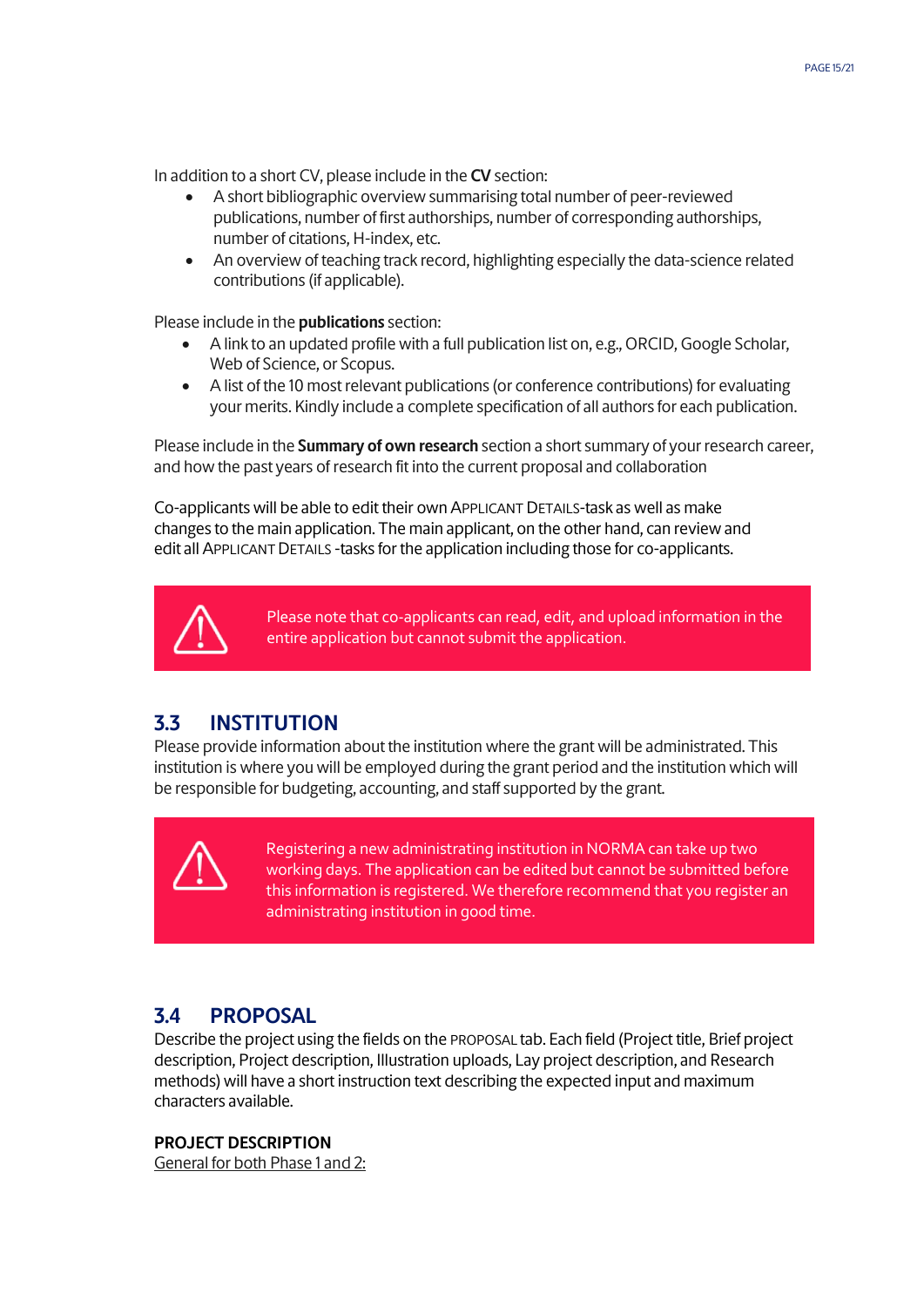Please describe your proposed research project – including **purpose, background**, **current state-of-the-art**, **methods**, **implementation**, **collaborations**, and the **novelty and significance** of the project, including its contribution to moving data science forward in Denmark.

It is particularly important to clearly describe the methods development and data science applications part of your project, putting this in relation to the current state-of-the-art and describing how your project will bring novelty in terms of development of new data science methods or new impactful applications of established methods.

The Phase 1 project description is a short expression of interest, limited to 10,000 characters (including spaces, line breaks and special characters), which should briefly describe:

- The proposed research, including the main hypotheses and methodologies, and if relevant, the involved research infrastructure.
- The project's novelty, expected outcome, and relevance to the Data Science Initiative.
- The respective fields of expertise of the participating research groups and associated synergies.

As part of the Phase 1 project description, please fill in the expected total amount requested, the expected total project costs, and the total additional contributions. If relevant, please indicate how much of the total requested amount is allocated for research infrastructure. A more detailed budget will be requested in Phase 2 (see section 3.5).

The Phase 2 project description: Several shortlisted applicants will be invited to Phase 2, in which case the NORMA interface will open a new tab (PROPOSAL), where the applicants must enter a detailed project proposal of up to 30,000 characters. This full application should include descriptions of:

- An extensive, detailed research proposal, including purpose, background, state-of-theart, methods, implementation (with Gantt chart and work package description), and the novelty and significance of the project.
- The data that will be used (i.e., how it will be generated and accessed). Wherever possible, support/approval letters, or permits should be included (see section 3.6).
- The involved research groups, and their roles and synergies.
- The proposed governance, organisational structure, and plan for achieving a successful and high-impact collaboration.
- If relevant, a description of the involved research infrastructure and its relevance for the project activities and other user groups locally and nationally, including a plan for how it will be made available to scientists outside the collaborative team.
- How the proposed research will translate into teaching activities rooted in data science (undergraduate courses, graduate courses, vocational training, BSc and MSc study lines, etc.). The main applicant or at least one of the co-applicants must plan to actively participate in and manage educational/training courses in data science in Denmark during the project period.
- How the project will contribute to strengthening the Danish data science ecosystem at the national level through dedicated educational, training, networking and/or outreach activities. The activities should be budgeted accordingly.
- How the proposed collaboration will strengthen and advance data science research in Denmark, highlighting future possibilities for synergy or expansion.
- Potential future applications for the proposed research within the NNF's scientific focus areas (see section 1.2).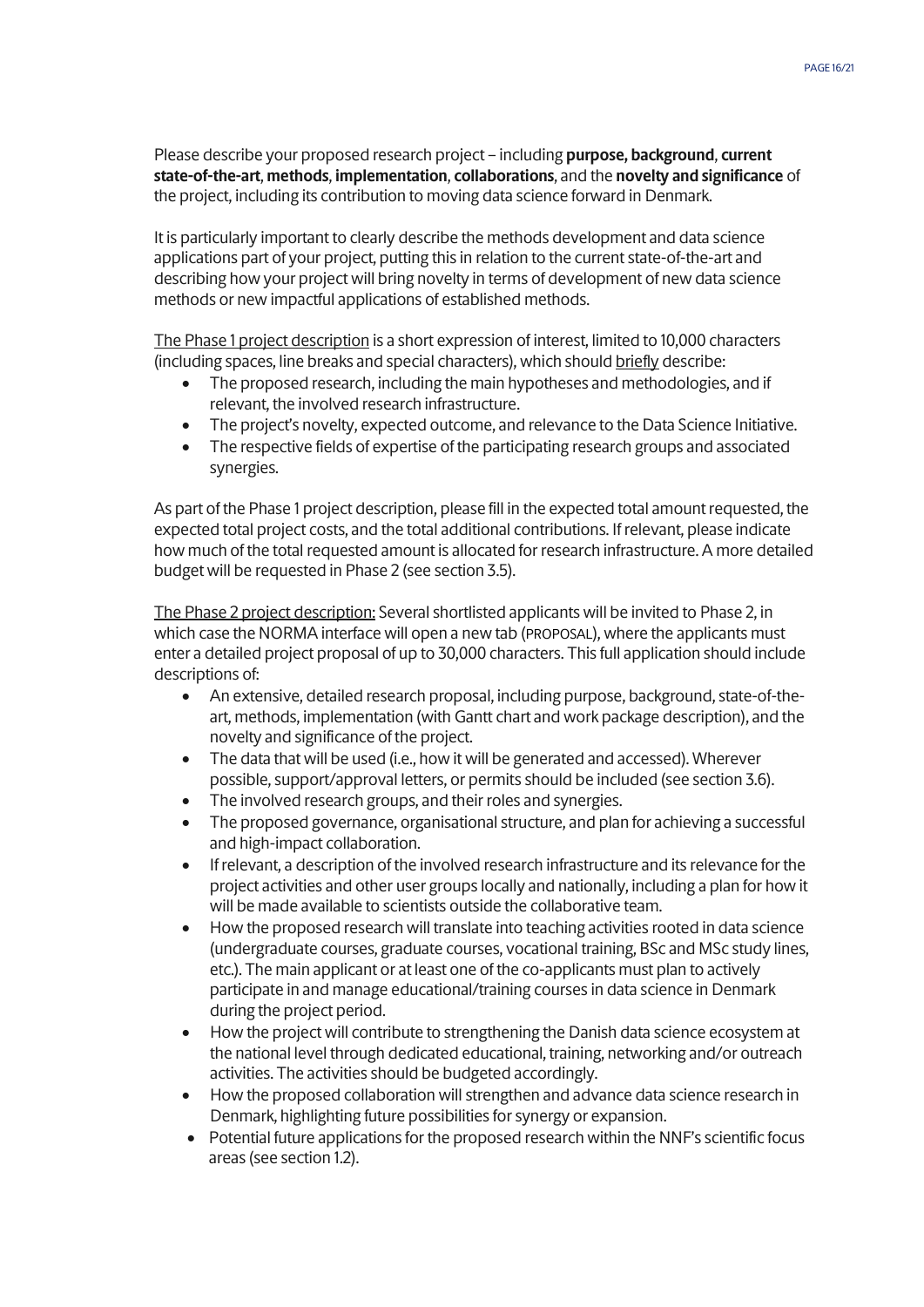• Whether applications for other NNF programmes are submitted simultaneously, particularly for the Data Science Initiative (see section 1.4).

Abbreviations should be defined at the first use, and preferably a list of abbreviations should be included in the project description.



Please note that the application should address all the assessment criteria listed in section 1.7.

## <span id="page-16-0"></span>**3.5 BUDGET**

The budget for the project applied for only comprises the information entered on the BUDGET tab. Additional budget information attached under UPLOADS or added on any other tabs than BUDGET will not be considered.

A detailed budget is only requested if applicants are invited to submit a Phase 2 proposal. For Phase 1 proposals, the expected total requested funding, additional contributions, and total project costs are provided as part of the project description (see section 3.4).

#### **GRANT PERIOD**

Before you can fill in the budget template, start by entering the start and end dates for the grant. This will determine the number of years available from the budget template. The grant period is the duration of NNF's grant for the project, and the budget counts years following the project start date rather than calendar years.

#### **CREATE BUDGET**

After saving the project start and end dates, the budget template will become available to edit. The budget will open in a new tab, in which you will need to add the subcategories you need for your budget. Please follow the instructions at the top of the screen to complete the budget.

Notes:

- The budget continuously saves changes you have made without the need to manually save. You are free to leave the budget at any time and come back at a later point.
- When you are done filling in your budget, please use the SAVE AND CLOSE button. This will check that all information has been filled out correctly and in accordance with the guidelines, saving the budget to your application.
- You can now return to the BUDGET tab. A summary of the budget will be displayed, review it to ensure that it is correct.
- The full budget details can be viewed or edited at any time before submission of the application by reopening the budget template.

#### **MAXIMUM BUDGET AND ELIGIBLE COSTS**

Each Data Science Collaborative Research grant can receive up to DKK 25 million over 4-5 years, and the total allowed budget for the consortium is calculated based on the following:

- Up to 4 different departments (including that of the main applicant) can receive funding.
- Each department that participates with a single independent applicant increases the consortium total budget by up to DKK 1.0 million per project year.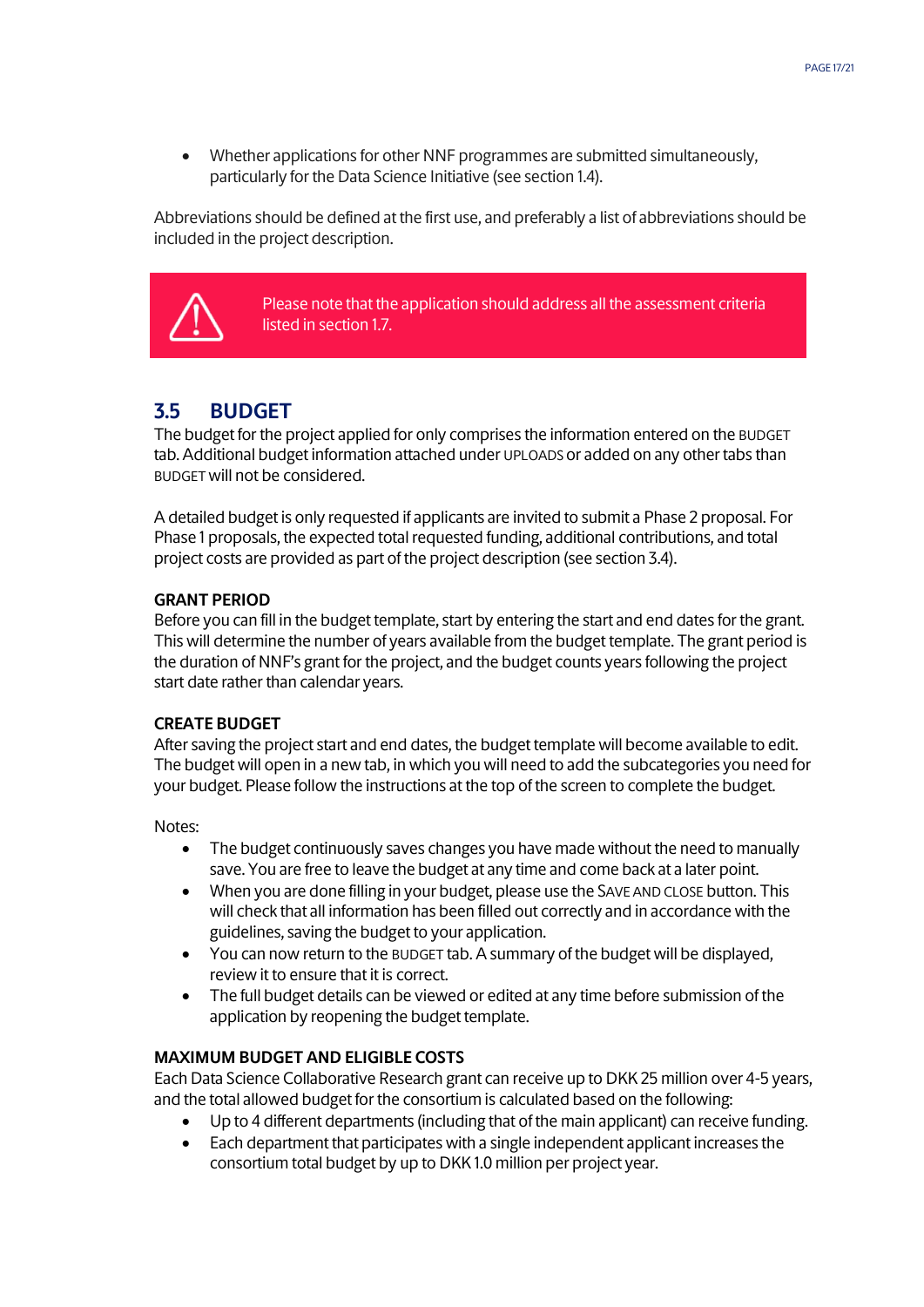- Each department that participates with multiple independent applicants (which must be justified in the application) increases the consortium total budget by up to DKK 1.5 million per project year.
- Up to 6 applicants (main applicant and 5 co-applicants) can be involved in the collaboration.

In addition to the above-described funding, applicants have the option to apply for top-up funding of up to DKK 5 million ear-marked for project-essential research infrastructure and associated technical staff.

The funding of the total budget may be redistributed between participants and over the project years. However, the funding level of a department should reflect its part of the project activities.

As an example, a consortium with 3 departments, 1 with a single applicant and 2 with 2 applicants or more, can request up to DKK 4 million per year, resulting in a total budget of to up to DKK 20 million for a 5-year project period. The total budget of DKK 20 million can be distributed unevenly over the period to reflect the proposed research activities. Similarly, applicants of one department in the consortium may budget with more than DKK 5.0 (or 7.5 million) in funding over the 5-year period, provided that the total budget of the other applicants is lowered to correspond with the funding maximum of DKK 20 million, and that the funding level of each department reflects its project activities.

Applicants may apply for funding for the following types of expenses when directly related to the project:

- **Salary for scientific employees**, e.g., PhD students, postdoctoral researchers, assistant/associate professors, researchers/senior researchers. Salary will not be covered for applicants, co-applicants, or faculty with time-unlimited contracts.
- **PhD Tuition fee** up to DKK 80,000 per year per student (must be included separately).
- **Salary for technical staff** for, e.g., data processing, data analysis, data management, software/database development, dissemination of data/tools, and, if relevant, running and maintenance of research infrastructure.
- **Salary for research secretary** for the main applicant.
- **Equipment**, provided that it is essential for the proposed project, and its use after completion of the project can be clearly justified.
- **Infrastructure**, i.e., establishment and installation of research infrastructure. This may include minor modifications strictly necessary for establishing and operating the infrastructure.
- **Data management** expenses for collecting and storing data.
- **Operating expenses**, e.g., materials, consumables, and services.
- **Collaborative activities**, e.g., workshops, meetings, exchange, seminars, and other efforts directed at ensuring fruitful collaboration and synergy between the partners of the programme.
- **Conference participation**, e.g., travel, accommodation, and registration for scientific conferences.
- **Publication costs**related to scientific publications originating from the project.
- **Bench fees** can be included in the budget for support of individual researchers to cover expenses needed to conduct the proposed research. Bench fee is calculated per academic employee actively working on the project and may only be used for expenses that are related to the research project and which cannot be included within another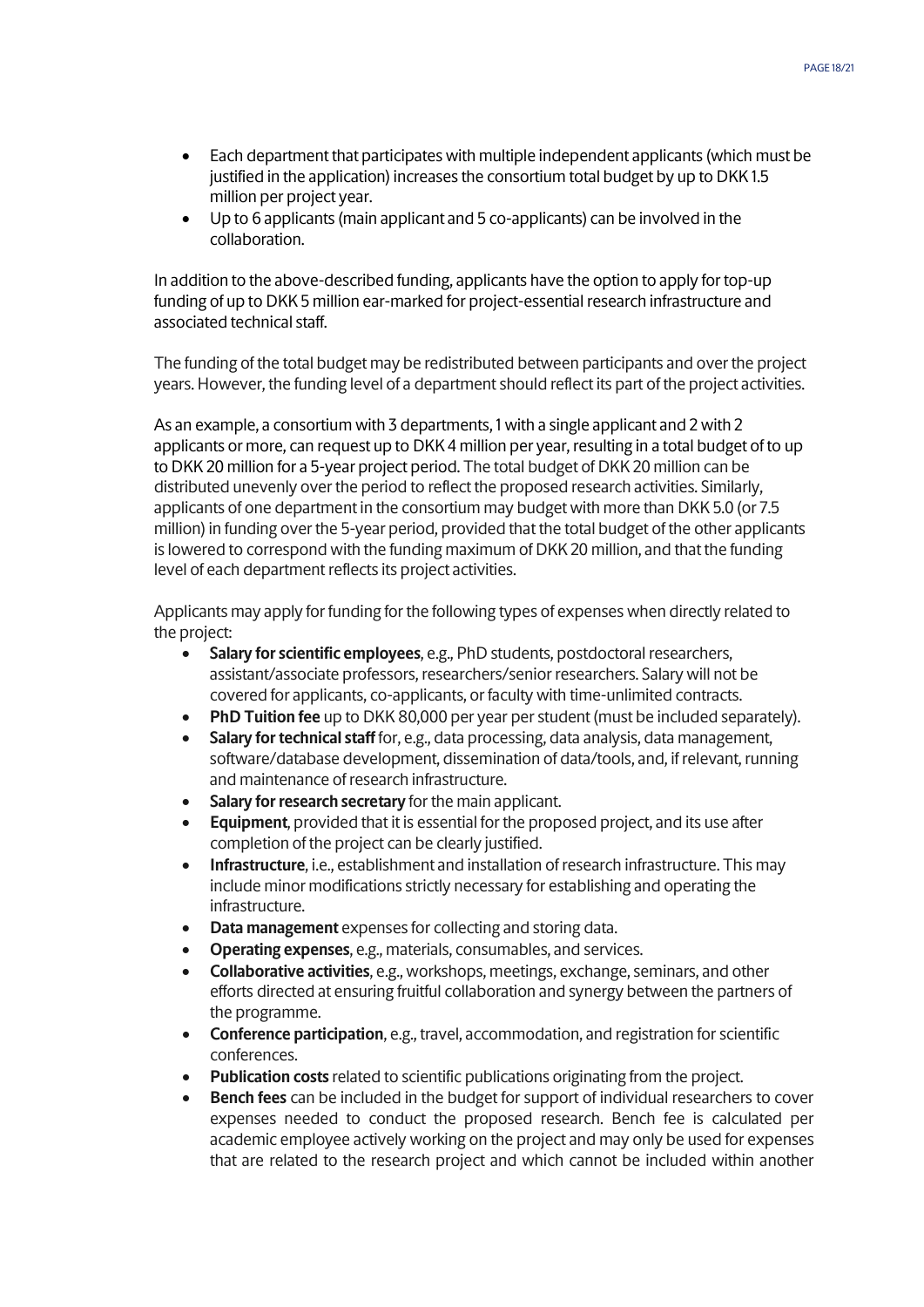individual budget category. The budget must specify the expenses covered by the bench fees, which may include:

- o Common or shared laboratory expenses and consumables
- o Laboratory utilities (electricity, gas, water)
- o Maintenance of essential equipment
- o Service contracts
- o Technical and IT support

Note that bench fees cannot cover rent, administrative support, representation, social contributions, etc. To include a bench fee in the budget, the fee must be a part of the general expense policy of the administrating institution, and it must apply for all employees independently of funding source. Documentation that the administrating institution has a general bench fee policy should be included in the Hosting Letter from the administrating institution (see section 3.6). An unspecified bench fee without documentation will not be accepted. Maximum DKK 8,000 per month per FTE working on the project is acceptable for this post.

- **Administrative support** of up to 5% of the total budget (must be included separately):
	- o can cover expenses such as accounting, payment of salaries, purchasing, hiring, as well as auditing and financial reporting on the project.
	- o cannot cover administrative expenses that are not directly related to the project.
	- o is not automatically included in the grant and must be stated/applied for in the application budget but should not be specified in detail.

#### **Please make sure that it is clear which collaborator an expense is dedicated to, and, if relevant, what expenses are allocated for research infrastructure.**

Please provide a high-level overview of the budget in the SUPPLEMENTARY INFORMATION field, explaining the distribution of funds among the collaborators and activities, and, if relevant, how much of the expenses are allocated to research infrastructure and the associated top-up funding of up to DKK 5 million.



Applicants may only apply for the types of expenses listed in section 1.4 and 3.5.

## <span id="page-18-0"></span>**3.6 APPENDICES**

Applicants who are invited to submit a Phase II application must upload the following documents in PDF format:

- Signed hosting letter from the administrating Danish institution.
- Signed letters of commitment from all co-applicants (NB: commitment letters from coapplicants' institutions are not required).

If relevant, support/approval letters or permits regarding the data to be used in the project should also be included (see section 3.4).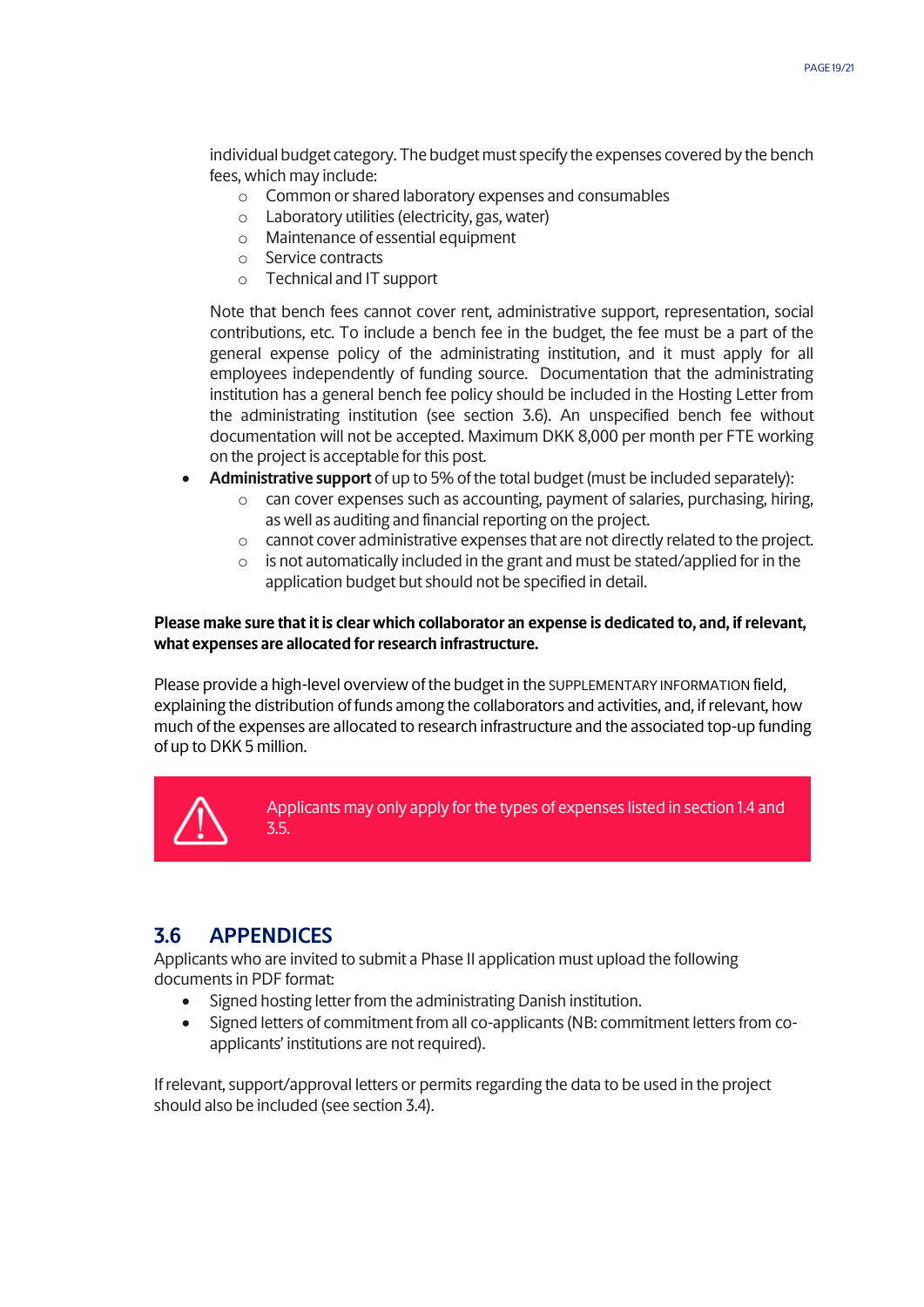**All appendices must be in PDF format.** NORMA automatically places these uploads at the end of the application. Please do not include other appendices.

December 2021